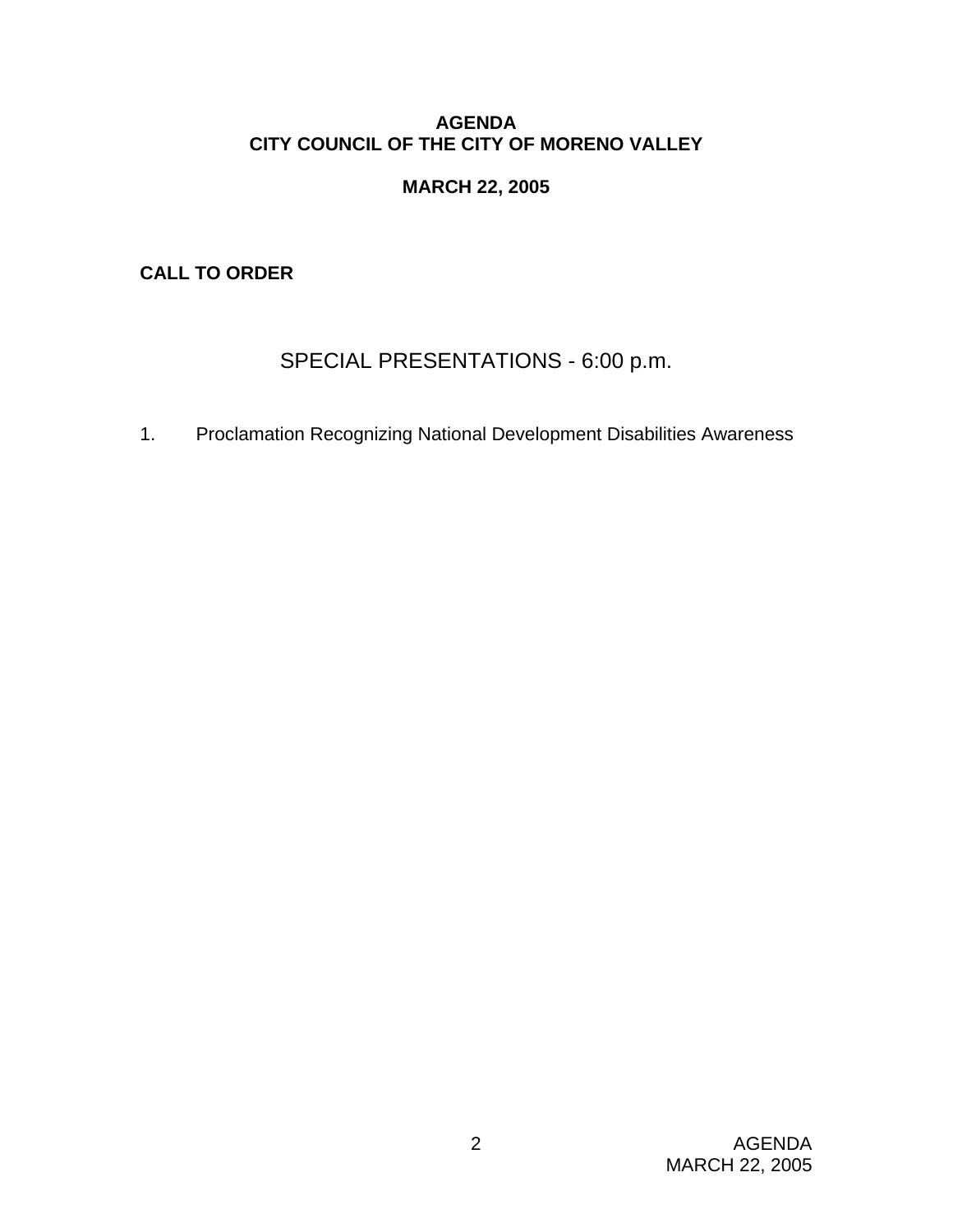#### **AGENDA JOINT MEETING OF THE CITY COUNCIL OF THE CITY OF MORENO VALLEY MORENO VALLEY COMMUNITY SERVICES DISTRICT COMMUNITY REDEVELOPMENT AGENCY OF THE CITY OF MORENO VALLEY AND THE BOARD OF LIBRARY TRUSTEES**

#### **REGULAR MEETING - 6:30 P.M. MARCH 22, 2005, 2005**

**CALL TO ORDER** (Joint Meeting of the City Council of the City of Moreno Valley, Moreno Valley Community Services District, Community Redevelopment Agency of the City of Moreno Valley and the Board of Library Trustees - actions taken at the Joint Meeting are those of the Agency indicated on each Agenda item)

#### **PLEDGE OF ALLEGIANCE**

**INVOCATION** – Pastor Steve Overton, Christian Chapel Foursquare Church

#### **ROLL CALL**

#### **INTRODUCTIONS**

PUBLIC COMMENTS **ON MATTERS ON THE AGENDA** WILL BE TAKEN UP AS THE ITEM IS CALLED FOR BUSINESS, BETWEEN STAFF'S REPORT AND CITY COUNCIL DELIBERATION (SPEAKER SLIPS MAY BE TURNED IN UNTIL THE ITEM IS CALLED FOR BUSINESS.) Those wishing to speak should submit a BLUE speaker slip to the Bailiff. There is a three-minute limit per person. All remarks and questions shall be addressed to the presiding officer or to the City Council and not to any individual Council member, staff member or other person.

PUBLIC COMMENTS **ON MATTERS NOT ON THE AGENDA** UNDER THE JURISDICTION OF THE CITY COUNCIL WILL BE HEARD PRIOR TO CITY COUNCIL REPORTS AND CLOSING COMMENTS. IN THE EVENT THAT THE AGENDA ITEM FOR SUCH PUBLIC COMMENTS HAS NOT BEEN CALLED BY 9:00 P.M., IT SHALL BE CALLED AS THE NEXT ITEM OF BUSINESS FOLLOWING THE CONCLUSION OF ANY ITEM BEING HEARD AT 9:00 P.M. Those wishing to speak should submit a BLUE speaker slip to the Bailiff. There is a three-minute limit per person. All remarks and questions shall be addressed to the presiding officer or to the City Council and not to any individual Council member, staff member or other person.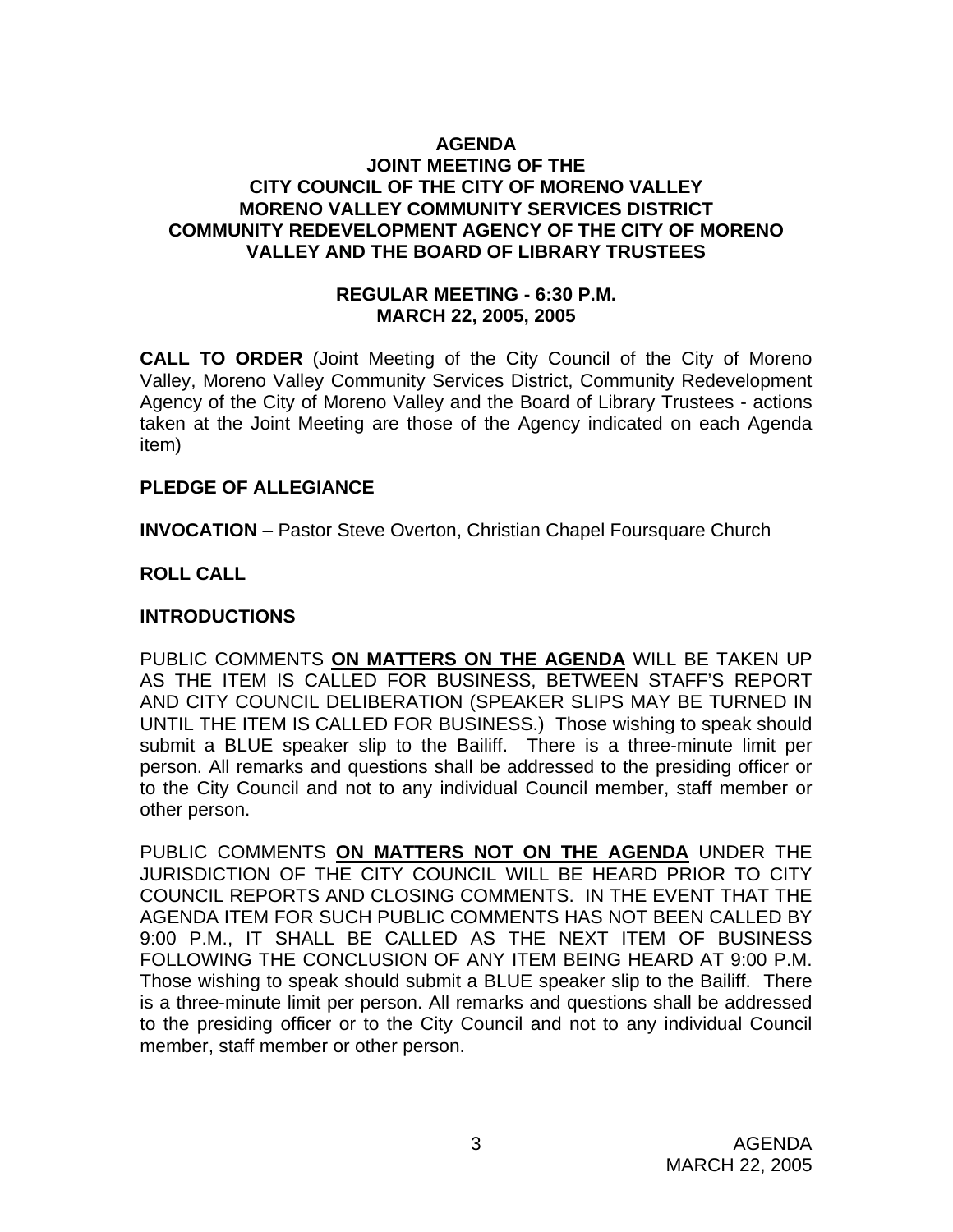## **JOINT CONSENT CALENDARS (SECTIONS A-D) OF THE CITY COUNCIL OF THE CITY OF MORENO VALLEY, MORENO VALLEY COMMUNITY SERVICES DISTRICT, COMMUNITY REDEVELOPMENT AGENCY OF THE CITY OF MORENO VALLEY, AND THE BOARD OF LIBRARY TRUSTEES**

All items listed under the Consent Calendars, Sections A, B, C, and D are considered to be routine and non-controversial, and may be enacted by one motion unless a member of the Council, Community Services District, Redevelopment Agency or the Board of Library Trustees requests that an item be removed for separate action. The motion to adopt the Consent Calendars is deemed to be a separate motion by each Agency and shall be so recorded by the City Clerk. Items withdrawn for report/discussion will be heard after public hearing items.

# **A. CONSENT CALENDAR** - **CITY COUNCIL**

- A1. ORDINANCES FIRST READING BY TITLE ONLY Recommendation: Waive reading of all Ordinance Introductions and read by title only.
- A2. MINUTES REGULAR MEETING OF MARCH 8, 2005 (Report of: City Clerk) Recommendation: Approve as submitted.
- A3. PA02-0117 REDUCE FAITHFUL PERFORMANCE BOND BY 90% AND ADOPT RESOLUTION NO. 2005-26, A RESOLUTION OF THE CITY COUNCIL OF THE CITY OF MORENO VALLEY, CALIFORNIA, AUTHORIZING ACCEPTANCE OF THE PUBLIC RIGHT-OF-WAY IMPROVEMENTS AS COMPLETE AND ACCEPTING PERRIS BOULEVARD AND RED MAPLE LANE INTO THE CITY MAINTAINED STREET SYSTEM - SUBDIVIDER – 4M RED MAPLE (Report of: Public Works Department) Recommendation: Approve a 90% reduction to the Faithful Performance Bond for PA02-0117; authorize the City Engineer to reduce the Faithful Performance Bond by 90%; and adopt Resolution No. 2005-26 authorizing the acceptance of the public right-of-way improvements for PA02-0117 as complete and accepting Perris Boulevard and Red Maple Lane into the City Maintained Street System.

#### Resolution No. 2005-26

A Resolution of the City Council of the City of Moreno Valley, California, Authorizing the Acceptance of the Public Right-of-Way Improvements as Complete for PA02-0117, and Accepting Perris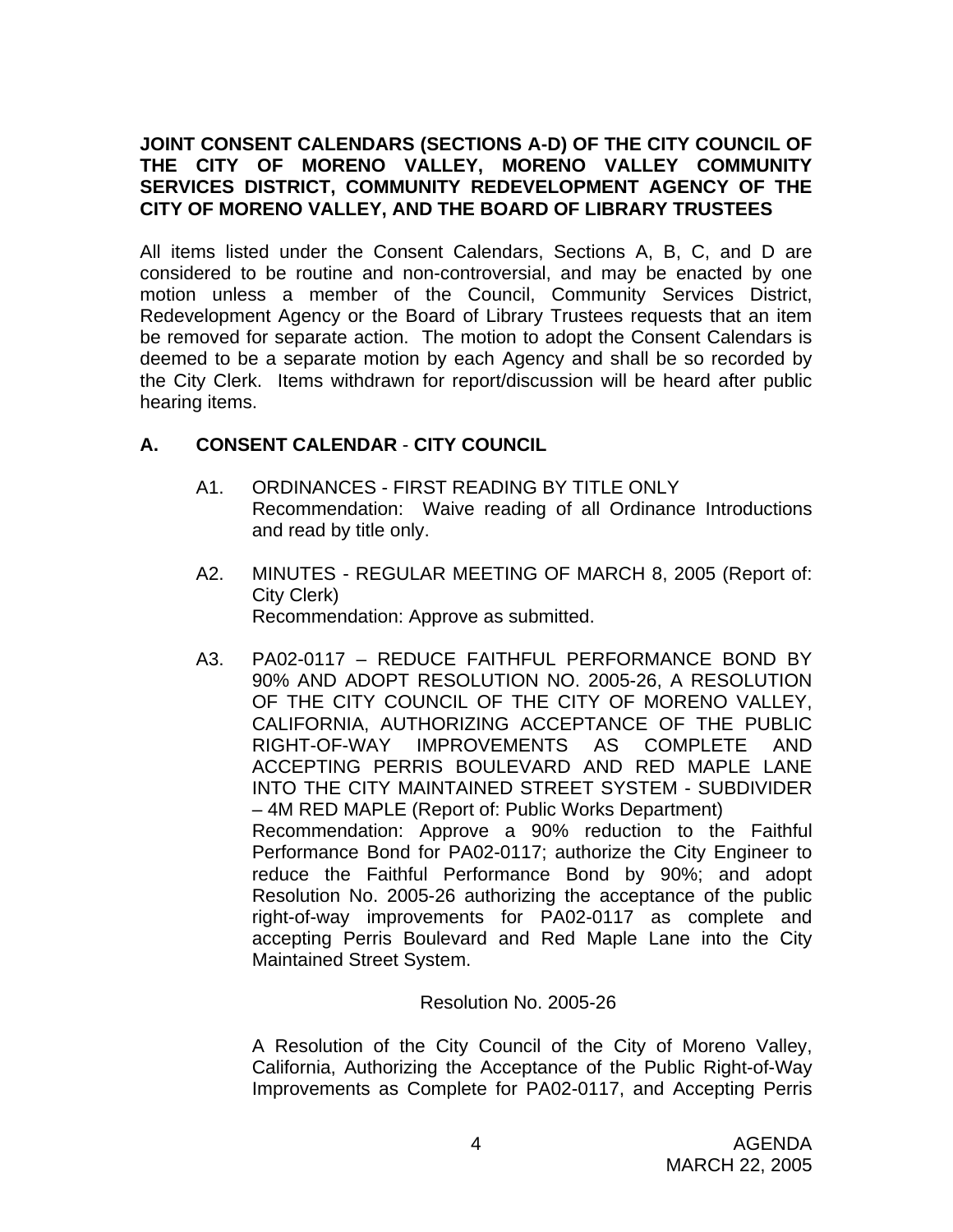Boulevard and Red Maple Lane into the City Maintained Street System

A4. WARRANT REPORT – FEBRUARY, 2005 (Report of: Finance Department) Recommendation: Adopt Resolution No. 2005-27, approving the Warrant Report, dated February, 2005 in the total amount of \$14,994,522.68.

#### Resolution No. 2005-27

A Resolution of the City Council of the City of Moreno Valley, California, Approving the Warrant Report dated February 28, 2005

A5. A RESOLUTION OF THE CITY COUNCIL OF THE CITY OF MORENO VALLEY APPROVING THE RECONSIDERATION OF THE REVISED TENTATIVE TRACT MAP NO. 31556 FOR THE SUBDIVISION OF A 75.6 GROSS ACRE PORTION OF LAND INTO APPROXIMATELY 68 SINGLE-FAMILY RESIDENTIAL LOTS, TWO (2) DETENTION AND CLEANSING BASIN LOTS AND ONE FIRE ACCESS LOT AND VARIOUS OPEN SPACE LOTS WITHIN THE RA-2 (RESIDENTIAL AGRICULTURE -2) AND HR (HILLSIDE RESIDENTIAL) LAND USE DISTRICTS. THE PROJECT IS LOCATED ON THE NORTHWEST CORNER OF OLIVER STREET AND JUNIPER AVENUE AND WAS SUBMITTED BY THE APPLICANT, EMPIRE HOMES (Report of: Community Development Department) Recommendation: Approve Resolution No. 2005-28 for the

approval of the reconsideration of PA03-0101, thus approving Tentative Tract Map No. 31556.

# Resolution No. 2005-28

A Resolution of the City Council of the City of Moreno Valley Approving PA03-0101 (Tentative Tract Map No. 31556) for a Single-Family Residential Tract Including Approximately 68 Lots, Two Detention and Cleansing Basin Lots, One Fire Access Lot and Various Open Space Lots on a 75.6 Acre Parcel of Land (73.3 Net Acres) Within the (RA-2) Residential Agriculture-2 Land Use District and (HR) Hillside Residential Land Use District

A6. SECOND READING AND ADOPTION - ORDINANCE 683 - SEIZURE AND FORFEITURE OF NUISANCE VEHICLES (RECEIVED FIRST READING AND INTRODUCTION MARCH 8, 2005 ON A 5-0 VOTE) (Report of: City Attorney's Office) Recommendation: Adopt Ordinance No. 683.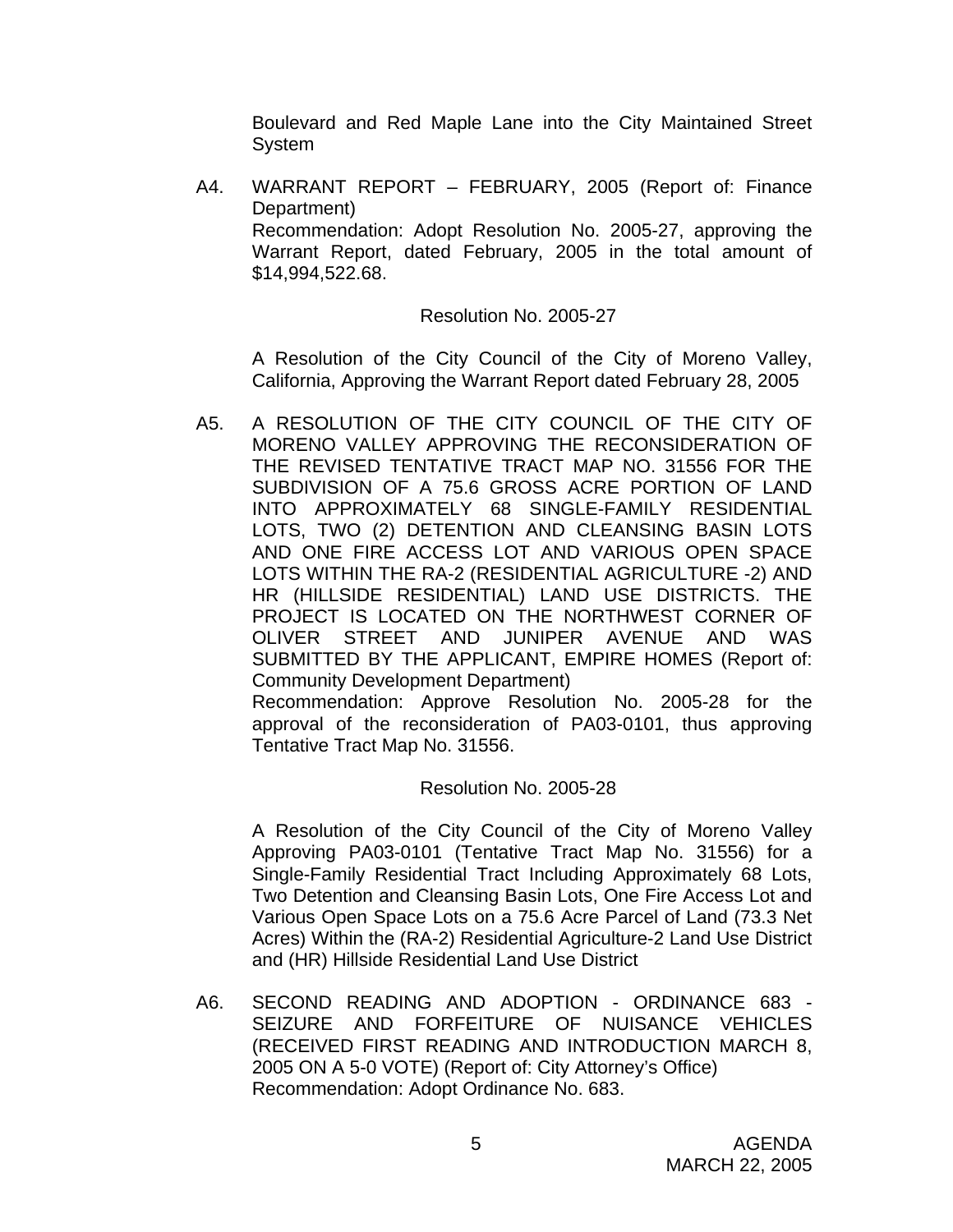#### Ordinance No. 683

An Ordinance of the City Council of the City of Moreno Valley, California, Amending the City of Moreno Valley Municipal Code by Adding Chapter 12.13 Regarding Seizure and Forfeiture of Nuisance Vehicles

## **B. CONSENT CALENDAR** - **COMMUNITY SERVICES DISTRICT**

- B1. ORDINANCES FIRST READING BY TITLE ONLY Recommendation: Waive reading of all Ordinance Introductions and read by title only.
- B2. REQUEST TO ADVERTISE A NOTICE REQUESTING PROPOSALS – MORENO VALLEY COMMUNITY SERVICES DISTRICT PROJECT NO. E-2/05 – MAINTENANCE OF EXTENSIVE PARKWAY AND OPEN SPACE LANDSCAPING AND IRRIGATION – HIDDEN SPRINGS (Report of: Public Works Department) Recommendation: Adopt the area maps and maintenance specifications, which are on file in the office of the Director of Public Works; and authorize the City Clerk to advertise a Notice Requesting Proposals for Project E-2/05.
- B3. MINUTES REGULAR MEETING OF MARCH 8, 2005 (Report of: City Clerk) Recommendation: Approve as submitted.
- B4. REBALLOT PROCEEDING FOR TENTATIVE TRACTS 31212 AND 31327 (AND ALL THE AFFECTED PHASES) FOR INCLUSION INTO COMMUNITY SERVICES DISTRICT (CSD) ZONE E-14 (MAHOGANY FIELDS) AND APPROVAL OF THE CSD ANNUAL CHARGE. TENTATIVE TRACT 31212 IS LOCATED ON THE EAST SIDE OF MORRISON STREET BETWEEN COTTONWOOD AVENUE AND BAY AVENUE. TENTATIVE TRACT 31327 IS LOCATED ON THE EAST SIDE OF MORRISON STREET BETWEEN BAY AVENUE AND ALESSANDRO BOULEVARD (Report of: Public Works Department) Recommendation: Accept public comment regarding the reballot proceeding for inclusion of Tentative Tracts 31212 and 31327 (and all their affected phases) into CSD Zone E-14 (Mahogany Fields) and approval of the CSD annual charge.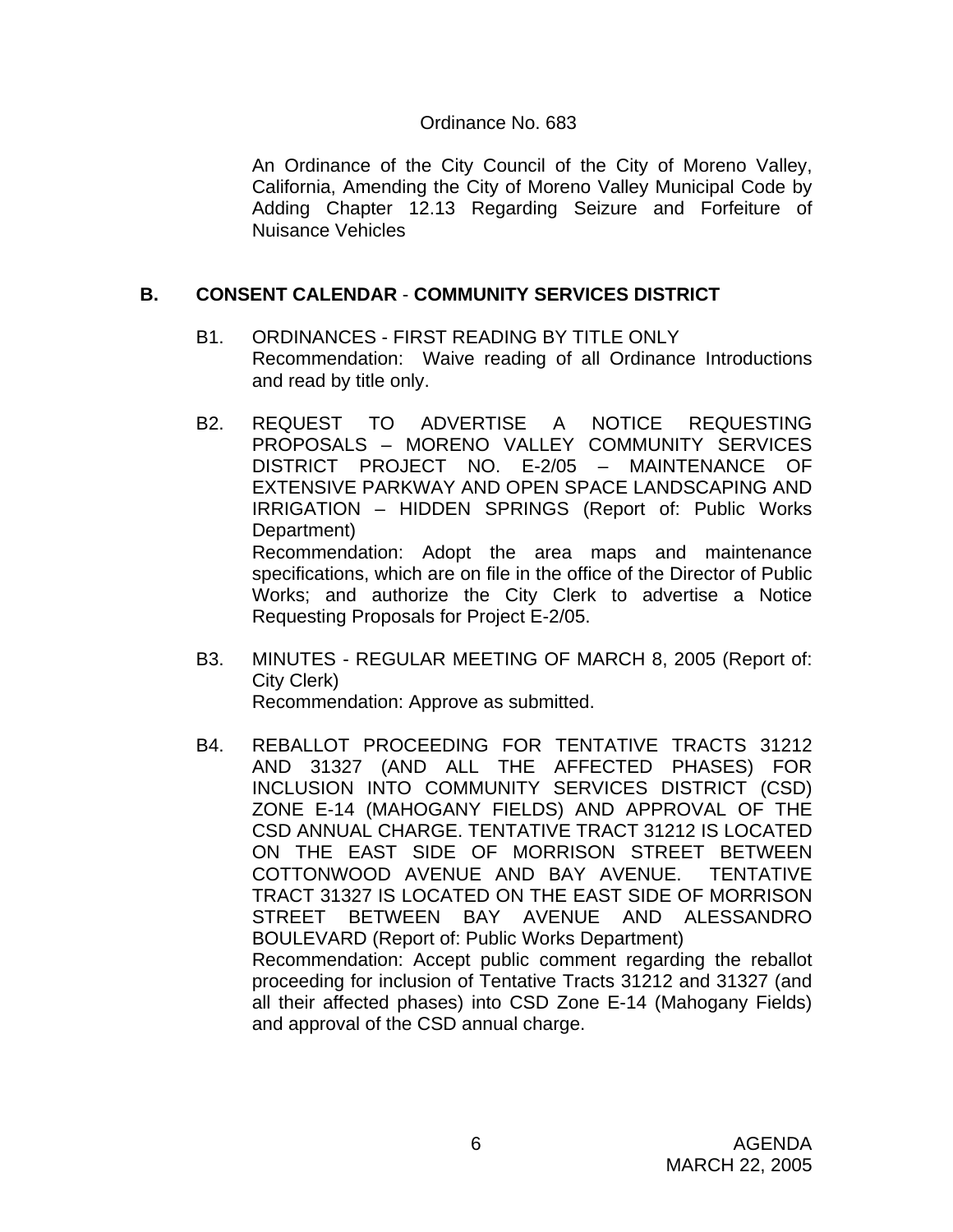#### **C. CONSENT CALENDAR** - **COMMUNITY REDEVELOPMENT AGENCY**

- C1. ORDINANCES FIRST READING BY TITLE ONLY Recommendation: Waive reading of all Ordinance Introductions and read by title only.
- C2. MINUTES REGULAR MEETING OF MARCH 8, 2005 (Report of: City Clerk) Recommendation: Approve as submitted.

# **D. CONSENT CALENDAR** - **BOARD OF LIBRARY TRUSTEES**

- D1. ORDINANCES FIRST READING BY TITLE ONLY Recommendation: Waive reading of all Ordinance Introductions and read by title only.
- D2. MINUTES REGULAR MEETING OF MARCH 8, 2005 (Report of: City Clerk) Recommendation: Approve as submitted.

## **E. PUBLIC HEARINGS**

Questions or comments from the public on a Public Hearing matter are limited to five minutes per individual and must pertain to the subject under consideration.

 Those wishing to speak should complete and submit a GOLDENROD speaker slip to the Bailiff.

- E1. A PUBLIC HEARING FOR AN AMENDMENT TO TITLE 9 OF THE MUNICIPAL CODE REGARDING INDOOR MALLS (INDOOR SWAP MEETS) (Report of: Community Development Department) Recommendation: Staff and the Planning Commission recommend that the City Council conduct a public hearing regarding PA04- 0181, an amendment to the Municipal Code regarding the indoor malls (indoor swap meets); and
	- 1. Determine that the proposed amendment is exempt from the California Environmental Quality Act (CEQA) in accordance exempt from pursuant to Section 15061 of the CEQA Guidelines; and
	- 2. Introduce Ordinance No. 684, thereby approving the proposed amendment to Title 9 of the Municipal Code regarding indoor malls (indoor swap meets), based on the findings contained in the Ordinance.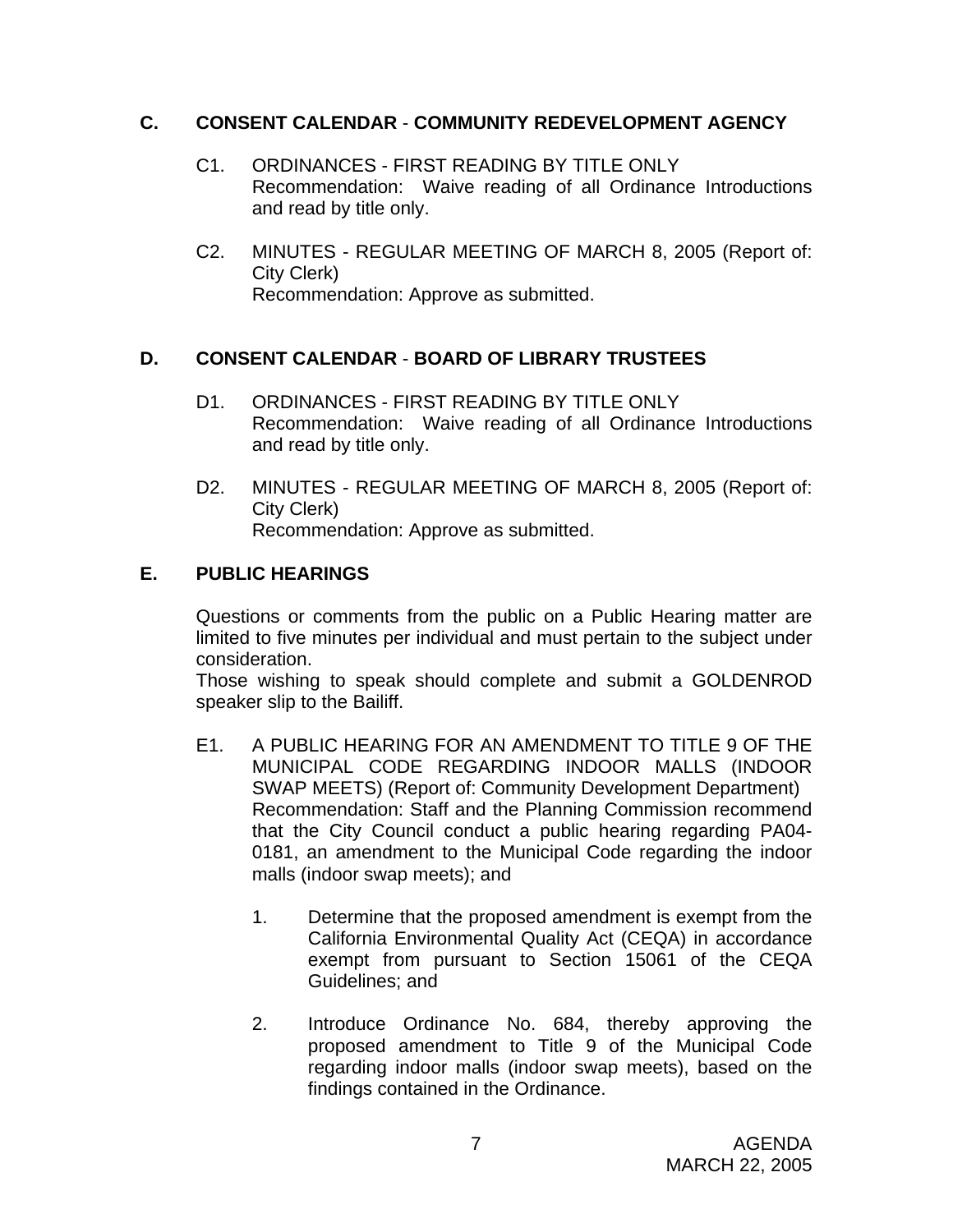#### Ordinance No. 684

An Ordinance of the City Council of the City of Moreno Valley, California, Amending Title 9 of the City of Moreno Valley Municipal Code with Respect to Indoor Malls

- E2. COMMUNITY DEVELOPMENT BLOCK GRANT (CDBG) AND HOME FY 2005/06 PROPOSED PROJECTS (Report of: Community Development Department) Recommendation: That the City Council:
	- 1. Conduct a Public Hearing for the Community Development Block Grant (CDBG) and HOME Programs to allow the public an opportunity to comment on the proposed projects and programs, and
	- 2. Select programs and projects for funding as part of the City's Annual Action Plan for FY2005/2006, updating the 5-Year Consolidated Plan.
- E3. A PUBLIC HEARING FOR AN APPEAL OF THE PLANNING COMMISSION'S DISAPPROVAL OF APPLICATION NOS. PA04- 0173 AND PA04-0174. APPLICATION PA04-0173 IS AN AMENDMENT TO THE MORENO VALLEY MUNICIPAL CODE TO ALLOW VEHICLE SALES BUSINESSES ON A MINIMUM OF 0.75 ACRES AND LESS THAN 2.5 ACRES WITH A CONDITIONAL USE PERMIT IN THE COMMUNITY COMMERCIAL ZONE. PA04- 0174 IS A CONDITIONAL USE PERMIT TO ESTABLISH A VEHICLE SALES BUSINESS ON APPROXIMATELY 0.89 ACRES AT 21115 BOX SPRINGS ROAD. (Report of: Community Development Department)

Recommendation: That the City Council conduct a public hearing and take either of the following actions:

- 1. Uphold the Planning Commission's disapproval by taking the following actions:
	- a. Uphold the Planning Commission's disapproval of Application Nos. PA04-0173 and PA04-0174 based on the findings contained in the Planning Commission Resolution 2005-5; and
	- b, Direct staff to prepare a City Council resolution upholding the Planning Commission's disapproval of Application Nos. PA04-0173 and PA04-0174.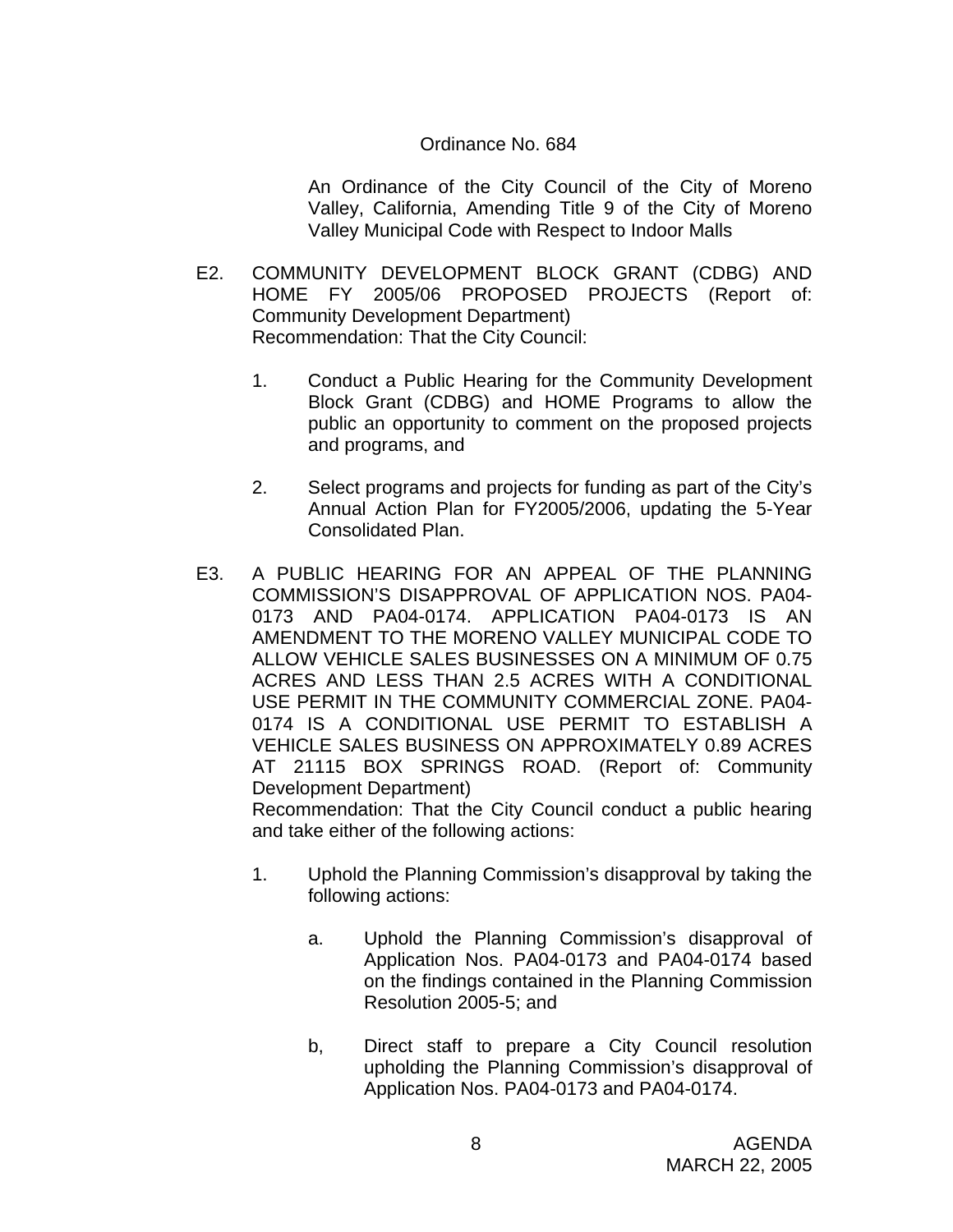- 2. Approve the project by taking the following actions:
	- a. Recognize that Application Nos. PA04-0173 and PA04-0174 are exempt from the California Environmental Quality Act in accordance with Sections 15061 and 15031 of the CEQA Guidelines; and
	- b. Introduce Ordinance No. 685, thereby approving Application No. PA04-0173, an amendment to Title 9 of the Municipal Code regarding vehicle sales businesses, based on the findings contained in the ordinance; and

#### Ordinance No. 685

An Ordinance of the City Council of the City of Moreno Valley, California, Amending Title 9 of the City of Moreno Valley Municipal Code to Allow Vehicle Sales Businesses Encompassing a Minimum of 0.75 Acres and Less Than 2.5 Acres with a Conditional Use Permit in the Community Commercial District and Subject to Specified Development Requirements

c. Approve Resolution No. 2005-29, thereby approving Conditional Use Permit Application No. PA04-0174 based on the findings contained in the resolution, and subject to the conditions of approval attached to the resolution.

#### Resolution No. 2005-29

A Resolution of the City Council of the City of Moreno Valley Approving Application PA04-0174, a Conditional Use Permit to Establish a Vehicle Sales Business Located at 21115 Box Springs Road on Approximately 0.89 Acres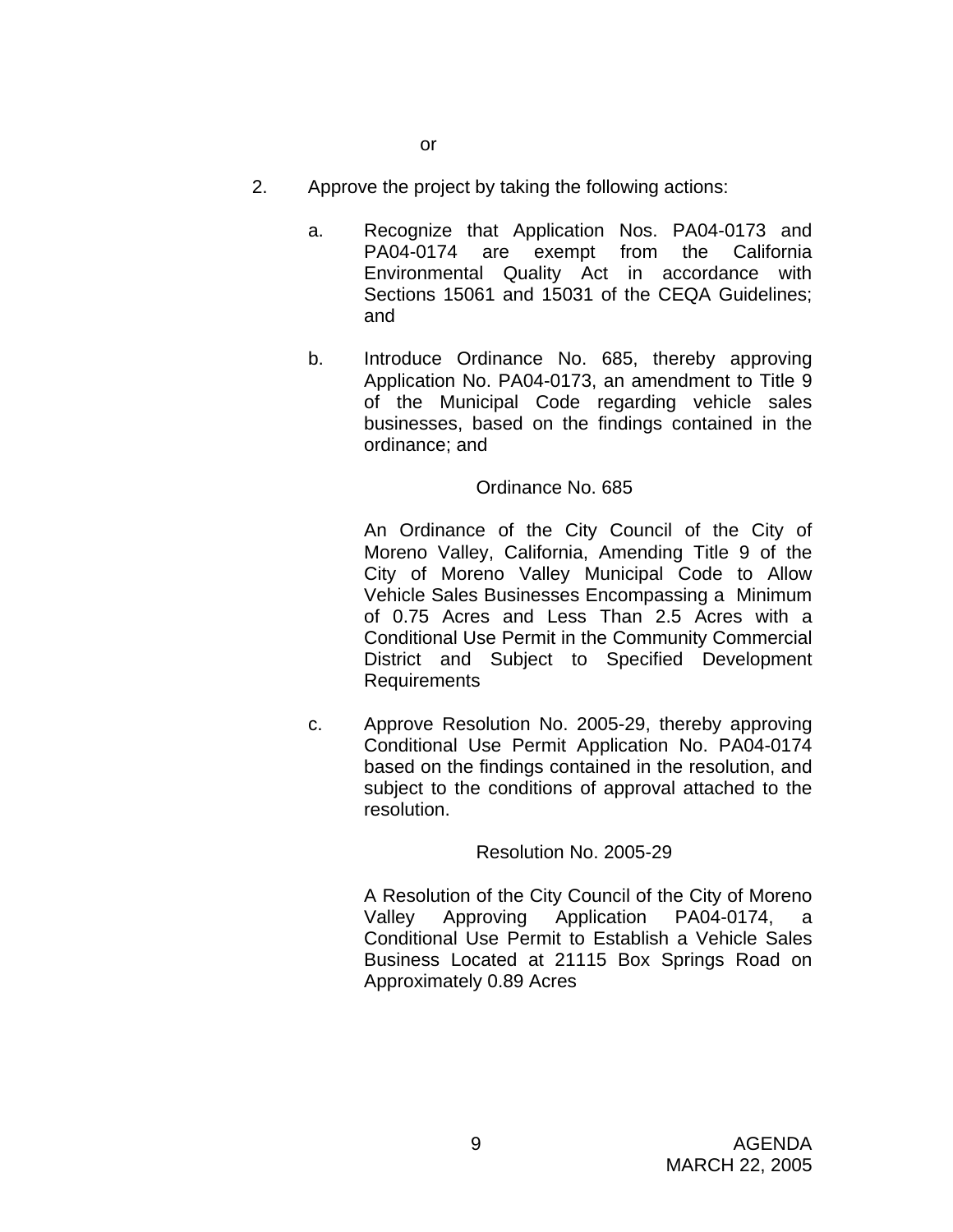- E4. PUBLIC HEARING FOR FISCAL YEAR 2005 EDWARD BYRNE MEMORIAL JUSTICE ASSISTANCE GRANT (JAG) PROGRAM FUNDING ALLOCATION (Report of: Police Department) Recommendation: That the City Council take the following actions:
	- 1. Hold a public hearing to allow public comments on the proposed use of the Justice Assistance Grant, and;
	- 2. Consider the comments or views received by the public; and
	- 3. Adopt the proposed use of the Justice Assistance Grant funding, as appropriate, to address public and Council comments, and;
	- 4. Approve application for the Justice Assistance Grant in the amount of \$132,361 from the U.S. Department of Justice, Bureau of Justice Assistance.

# **F. ITEMS REMOVED FROM CONSENT CALENDARS FOR DISCUSSION OR SEPARATE ACTION**

# **G. REPORTS**

- G1. POWERPOINT PRESENTATION BY SOUTHERN CALIFORNIA ASSOCIATION OF GOVERNMENTS (SCAG) ON REGIONAL GROWTH ISSUES **(To be heard prior to Public Hearings)**
- G2. APPROVE LEGAL DEFEASANCE OF REMAINING PRINCIPAL RELATIVE TO THE 1993 REFUNDING CERTIFICATES OF PARTICIPATION (CAPITAL PROJECTS) (Report of: Finance Department) Recommendation: That the City Council:
	- 1. Approve the legal defeasance of the remaining principal amount owed relative to the 1993 Refunding Certificates of Participation (Capital Projects); and
	- 2. Approve an appropriation of \$30,000 in the 1993 Certificates of Participation (Capital projects) Debt Service Fund for legal, financial advisory, trustee and escrow verification services required to complete the defeasance of debt.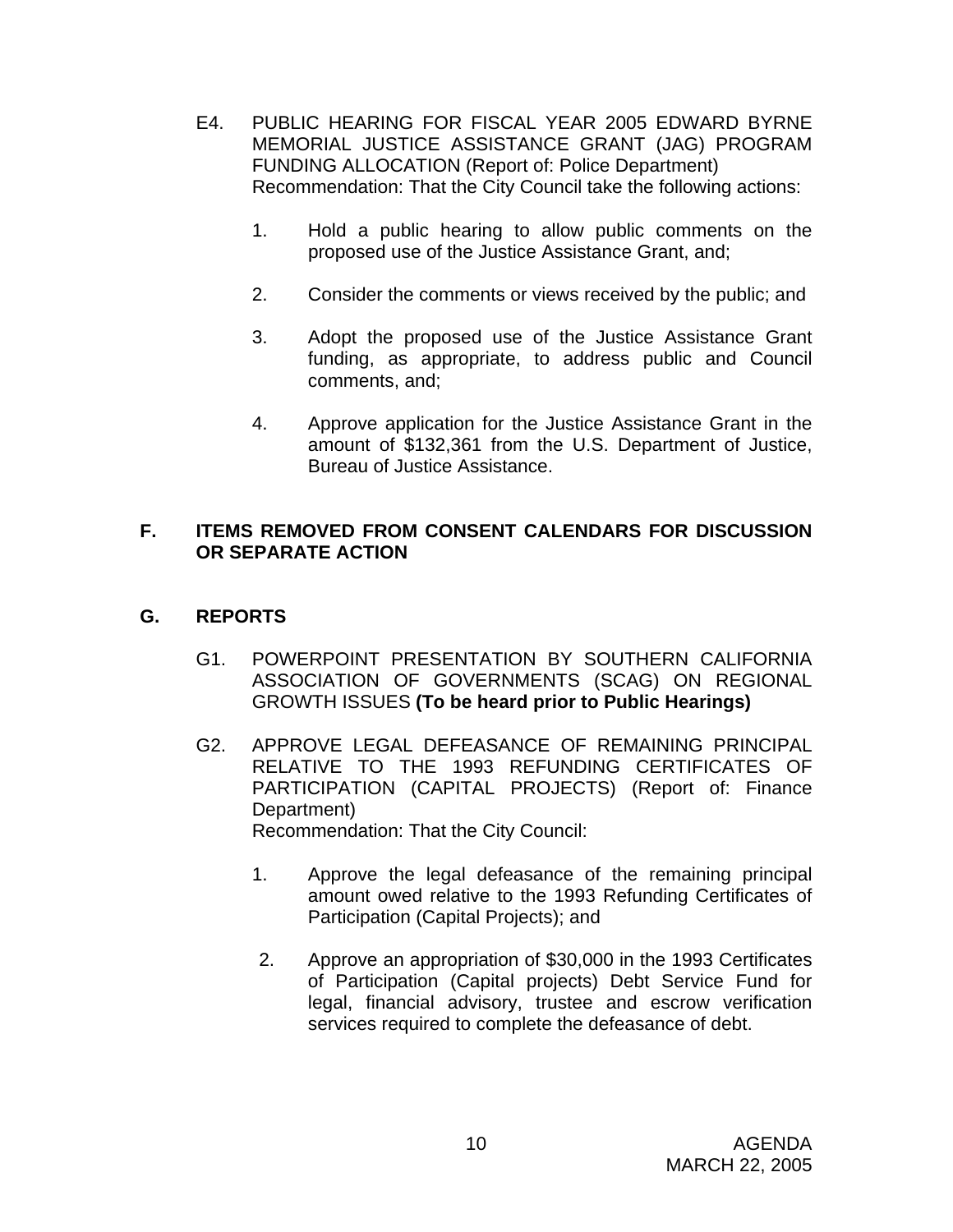- G3. LEGISLATIVE UPDATE (Report of: Interim Assistant City Manager) Recommendation: That the City Council receive and file the informational report.
- G4. CITY MANAGER'S REPORT (Informational Oral Presentation not for Council action)

# **H. LEGISLATIVE ACTIONS**

ORDINANCES - 1ST READING AND INTRODUCTION – NONE

ORDINANCES - 2ND READING AND ADOPTION - NONE

ORDINANCES - URGENCY ORDINANCES - NONE

RESOLUTIONS – NONE

PUBLIC COMMENTS **ON ANY SUBJECT NOT ON THE AGENDA** UNDER THE JURISDICTION OF THE CITY COUNCIL

Those wishing to speak should complete and submit a BLUE speaker slip to the Bailiff. There is a three-minute time limit per person. All remarks and questions shall be addressed to the presiding officer or to the City Council and not to any individual Council member, staff member or other person.

#### **CLOSING COMMENTS AND/OR REPORTS OF THE CITY COUNCIL, COMMUNITY SERVICES DISTRICT, OR COMMUNITY REDEVELOPMENT AGENCY**